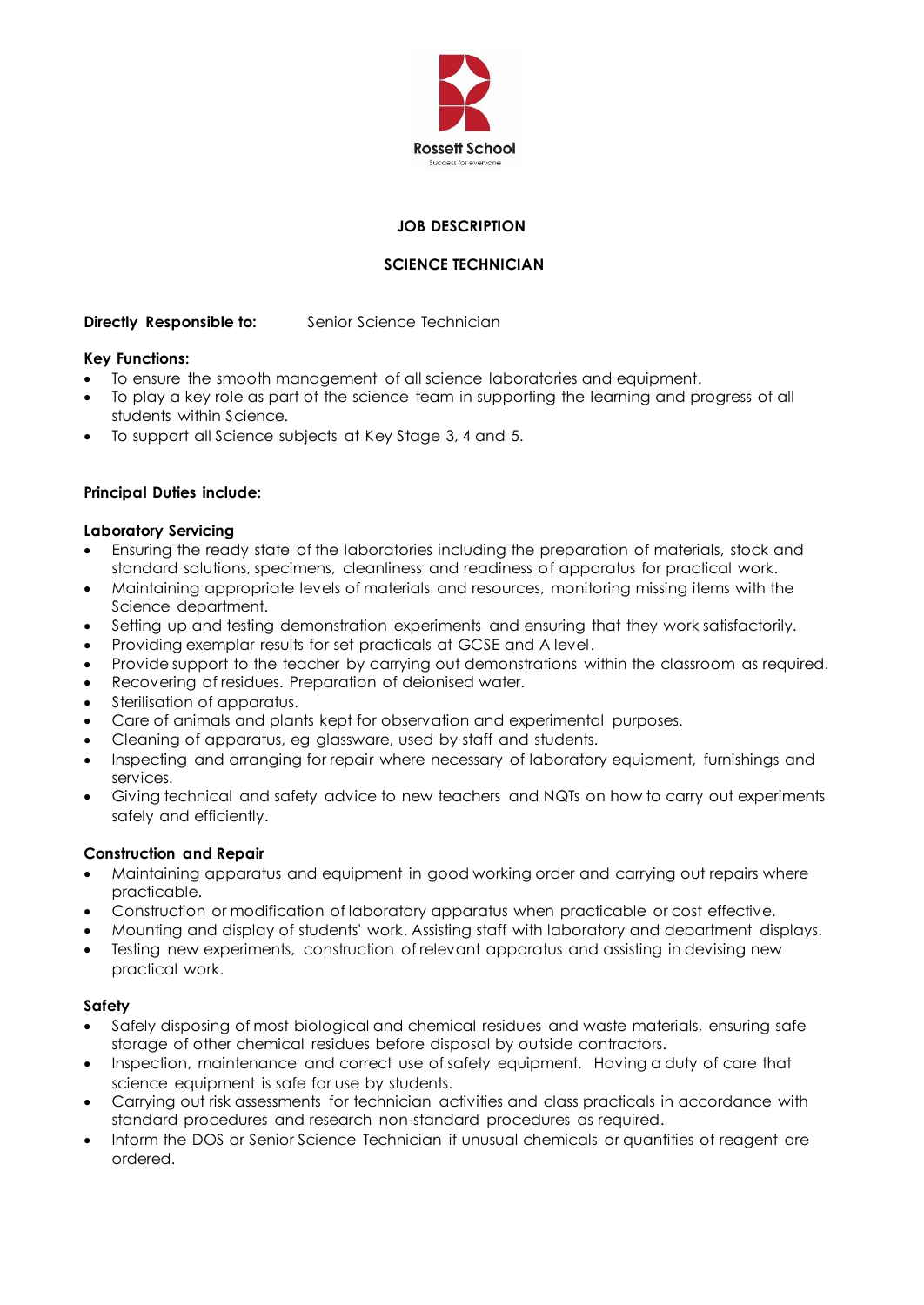## **Administration and Clerical**

- Operating an efficient system for stock control, storage, transportation and distribution of items used in the Science department. Liaison with suppliers and their representatives.
- Operating laboratory documentation systems. Cataloguing, filing, worksheets, schemes of work.
- Ordering and stock control of all consumable items in the Science department.
- Cataloguing and backing of all new text books. Monitoring condition of texts, ensuring return of texts from Year 11 and Year 13 leavers, monitoring losses of text books.
- Assisting in the preparation of annual bid for Science department funding if necessary.
- Preparation of annual stationery order.
- Liaison with office staff for departmental photocopying, meeting deadlines when necessary, accounting for all photocopying within the department.
- Other clerical/administrative tasks as needed.

#### **Other responsibilities**

- Preparation of staff equipment orders, liaison to decide priorities when equipment resources are too low to meet demand.
- Distribution of exercise books to students.
- Distribution of equipment during lessons where lesson plans have been modified.
- Distribution of work and relevant resources to stand-in teaching staff for absent colleagues.
- Exam invigilation.

## **Key accountabilities for all staff**

All Rossett School staff are expected to:

- be committed to safeguarding and promoting the welfare of children and young people and follow the Safeguarding Policy.
- to maintain confidentiality at all times in respect of school related matters and to prevent disclosure of confidential sensitive information in line with data protection legislation.
- carry out all duties in the context of, and in compliance with, the school's policies and procedure.
- comply with any reasonable request from a manager to undertake work of a similar level that is not specified in their job description.
- participate in any CPD activities and Performance Appraisal and contribute to the identification of development needs.
- have respect and care for students, colleagues and all other adults they come into contact with.
- set the highest possible standards through the ways in which they behave, talk to each other and strive for excellence in all that they do.
- create opportunities to support the school's vision.
- be courteous at all times, providing a welcoming environment for visitors and dealing with telephone calls in a professional manner.
- support the school's Uniform Policy for students and echo this through a professional and business-like mode of dress.

It is important to recognise that this job description outlines only the minimum expectations of the post-holder and does not describe in detail all the tasks required to carry them out. All staff are expected to be flexible to ensure the most effective organisation and delivery of teaching and learning at Rossett.

Tasks may be varied from time to time to take into account the changing nature of the school and the demands made upon it. Such changes do not constitute a change to the general job description.

This Job Description does not constrain any colleague wishing to take on additional responsibilities and activities that could positively affect their own, their team, or the school's development and improvement. Equally, the Headteacher may make additional, reasonable requests of colleagues in pursuit of the effective operation of the school.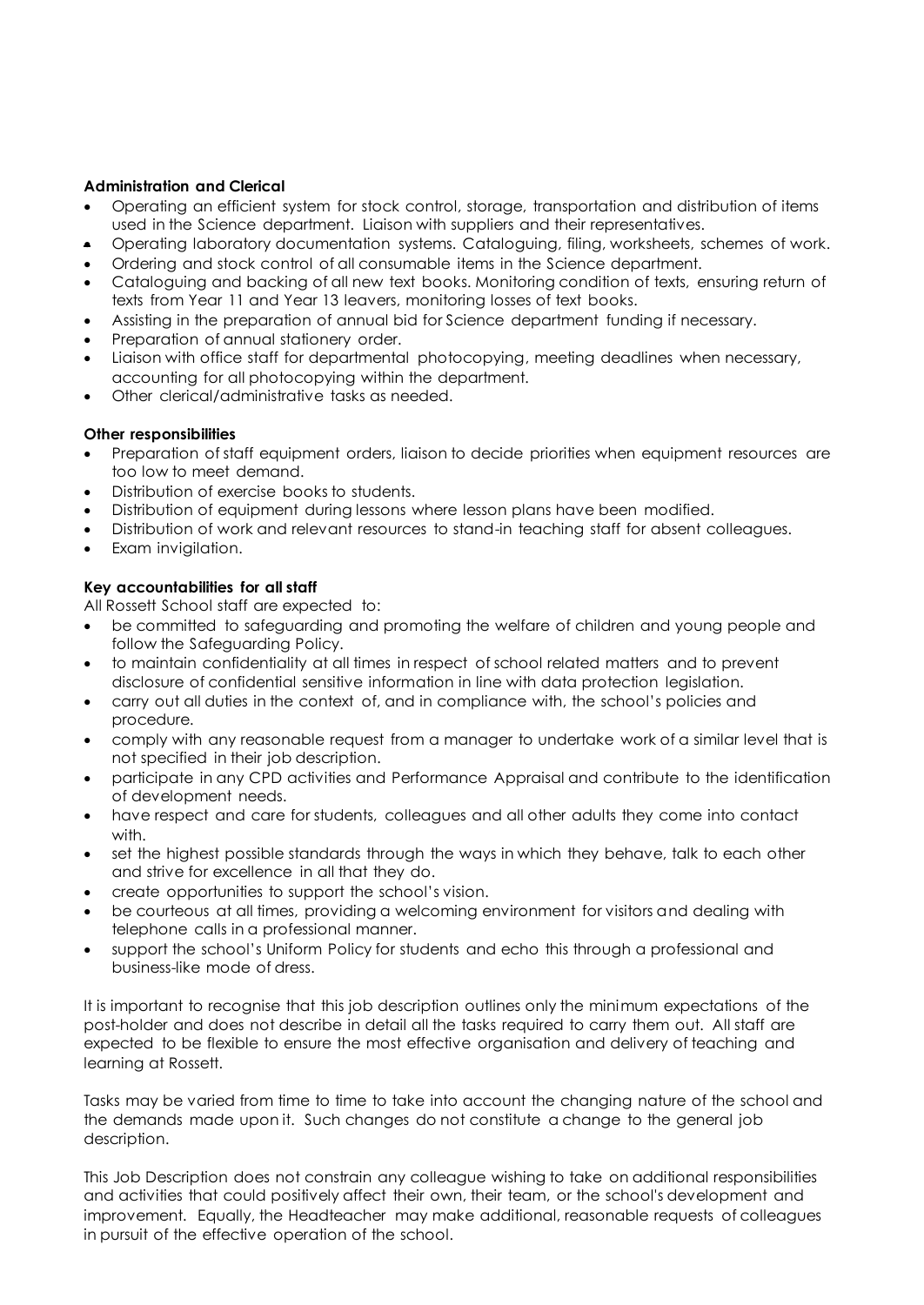### **Miscellaneous**

- It is important to recognise that any job description outlines only the minimum expectations of the post-holder and should not constrain any colleague wishing to take on additional responsibilities and activities that could positively affect their own, their teams, or the school's development and improvement. Equally, the Headteacher may make additional, reasonable requests of colleagues in pursuit of the effective operation of the school.
- All staff are expected to comply with any reasonable request from a manager to undertake work of a similar level that is not specified in this job description.
- To maintain confidentiality at all times in respect of school related matters and to prevent disclosure of confidential sensitive information in line with data protection legislation;
- Rossett School has a professional dress code for staff and is a non-smoking workplace. We expect our staff to have a professional and positive approach and to actively collaborate with colleagues in providing the best possible learning experience for our students.
- Staff are expected to be courteous at all times, providing a welcoming environment for visitors and deal with telephone calls in a professional manner.